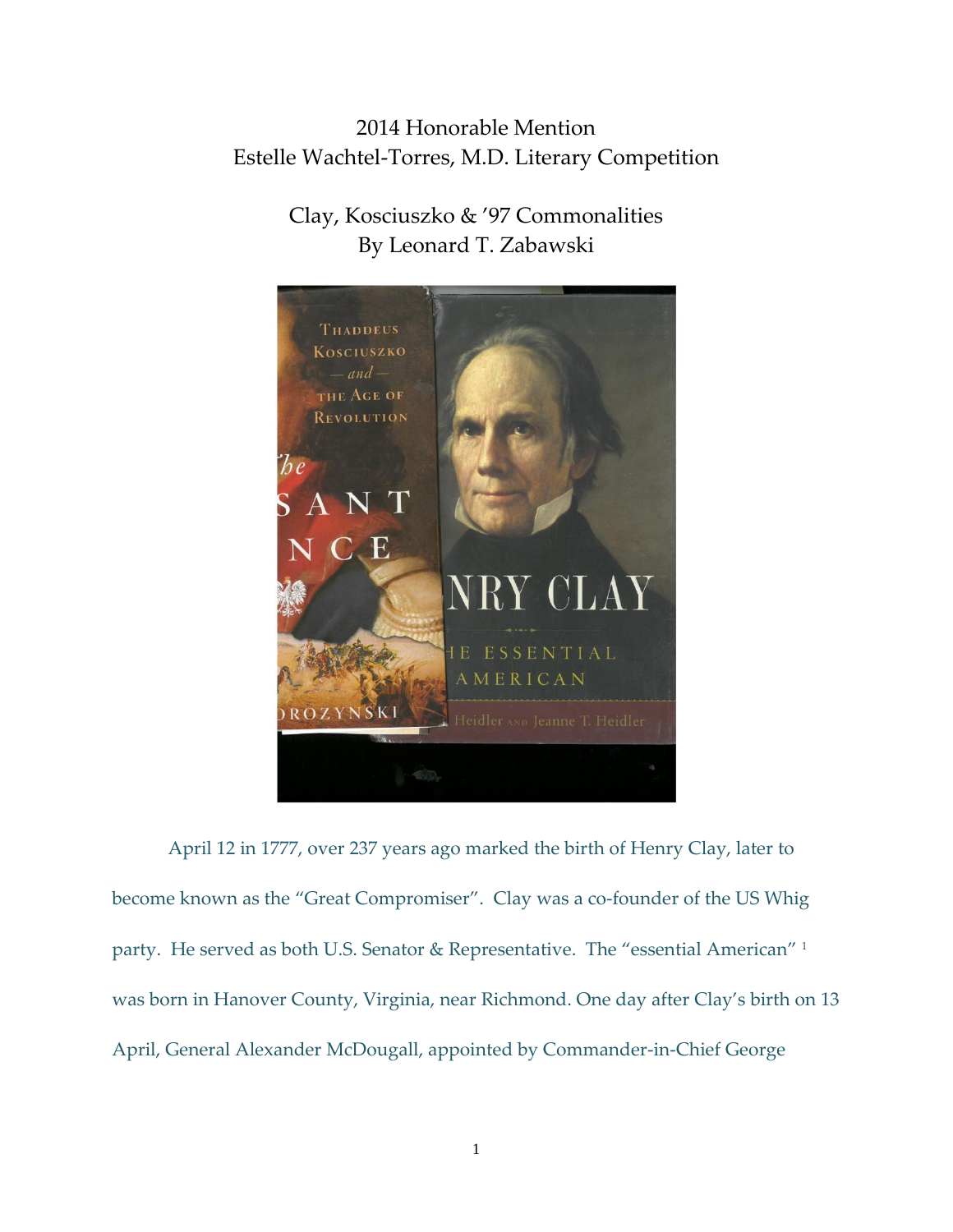Washington to complete the fort at West Point, wrote to Commander Washington in favor of the 31-year old Tadeusz "Thaddeus" Kosciuszko<sup>2</sup> as a superior engineer for whom McDougall's men preferred to work with as the Americans fought the British in the American Revolutionary War. While Storozynski pointed out the letter in studying the life of the Polish-born freedom fighter who labored on both sides of the Atlantic, he never compared it to Clay's birth; nor has anyone compared the careers of both men and their commonalities, as both became Republicans and emancipators of their times, at least in 1797-98.

The Americans won their war for independence via treaty from the British in 1782, after the Yorktown battle settled the score on 19 October, 1781. After the victory and celebrations ceased the new country went on to forge its own destiny.

Eventually happy days would end. The United States was unified v. the colonizer of the Crown and loyalists who could depart went to Canada, England or wherever. First President Washington was part of no political party and so unity continued. An inevitable faction then emerged in the political life of the young country by 1792, after the common enemy of Britain was checked in the American Revolution & remained somewhat off-stage until 1812.

<sup>&</sup>lt;sup>1</sup> David S. Heidler & Jeanne T. Heidler, Henry Clay: The Essential American, New York: Random House, 2010, pp.26-36. A major portion of this essay was informed by Heidler & Heidler except where noted.

Alex Storozynski, The Peasant Prince: Thaddeus Kosciuszko & the Age of Revolution, New York: Thomas Dunne Books, 2009, pp. 55-57. A major potion of this essay is also informed by Storozynski except where noted.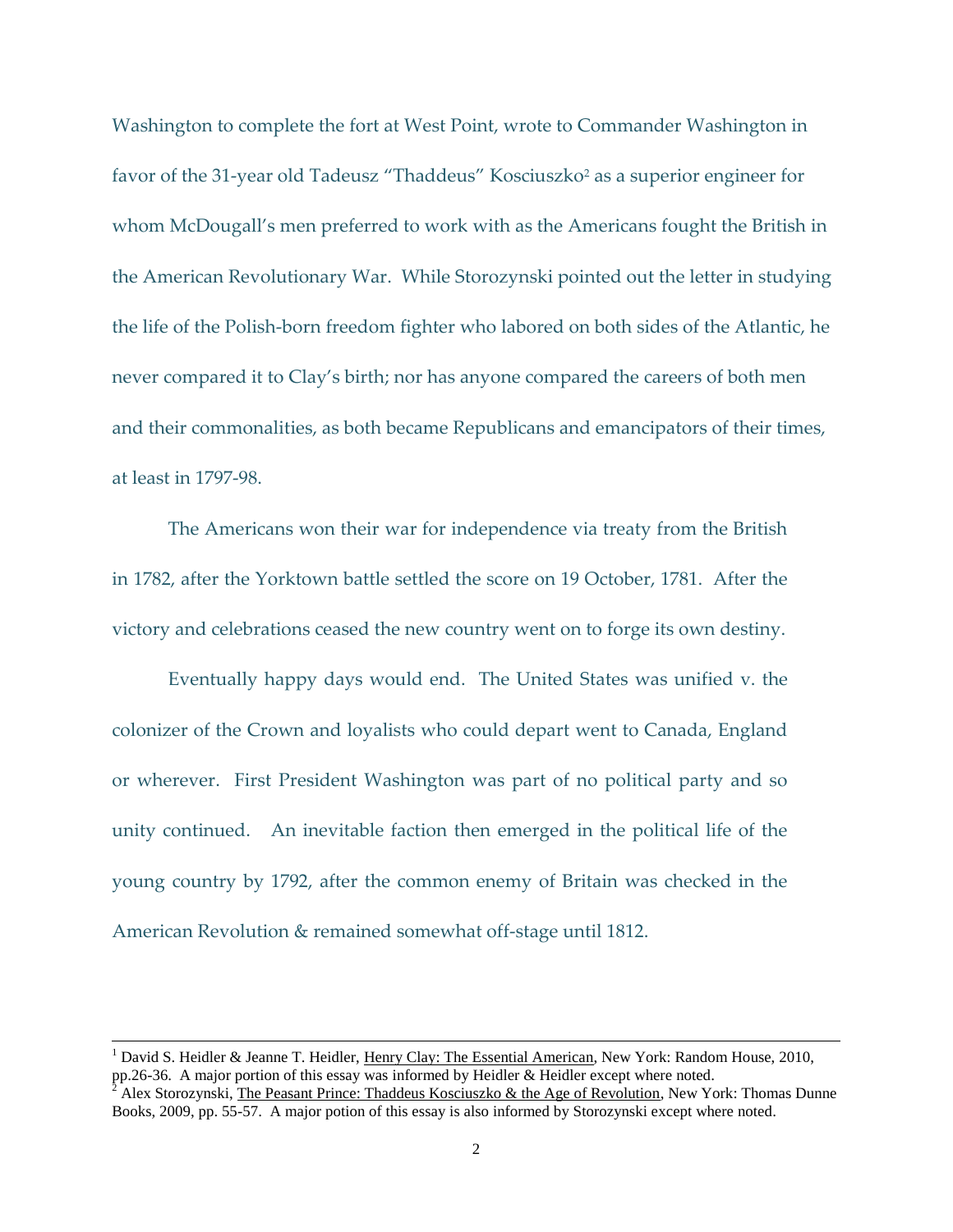Kosciuszko left to return to Europe on July 15, 1784. He thus missed the dawning of the so-called "first party system" <sup>3</sup> years beginning in 1792 in the States while he was back in Europe fighting less successfully for Polish-Lithuanian freedom v. the partitioning powers of Russia, Austria & Prussia. Following the second Partition of Poland-Lithuania, Kosciuszko read out the Act of Insurrection in the market square of Krakow on 24 March 1794 after returning from exile in the US, "for national self-rule... and for the general liberty". <sup>4</sup> A victory in Raclawice on 4 April 1794 was won by the Polish insurgents made up of peasant scythemen v. a professional Russian army. But the peasants under Kosciusko lost the battle and the war at Maciejowice on 10 October 1794. Kosciuszko almost died. It seemed that he had a knack for going from the frying pan to the fire.

After defeat and near-death on the battlefield, and imprisonment at the hands of Russia, Kosciuszko returned to Philadelphia in the summer of 1797 moving slowly with his war wounds. He had been out from the States for 13 years. He was not used to the 1792 faction.

The Federalists of Alexander Hamilton favored a strong central government and tended to side with Anglophiles, holding up England as the

 $3$  Another segment of this essay informing the author derives from Wikipedia, [http://en.wikipedia.org/wiki/First\\_Party\\_System](http://en.wikipedia.org/wiki/First_Party_System)

<sup>&</sup>lt;sup>4</sup> Another informant is Norman Davies, Europe: A History. 1996. Oxford Pres, pp. 721-722.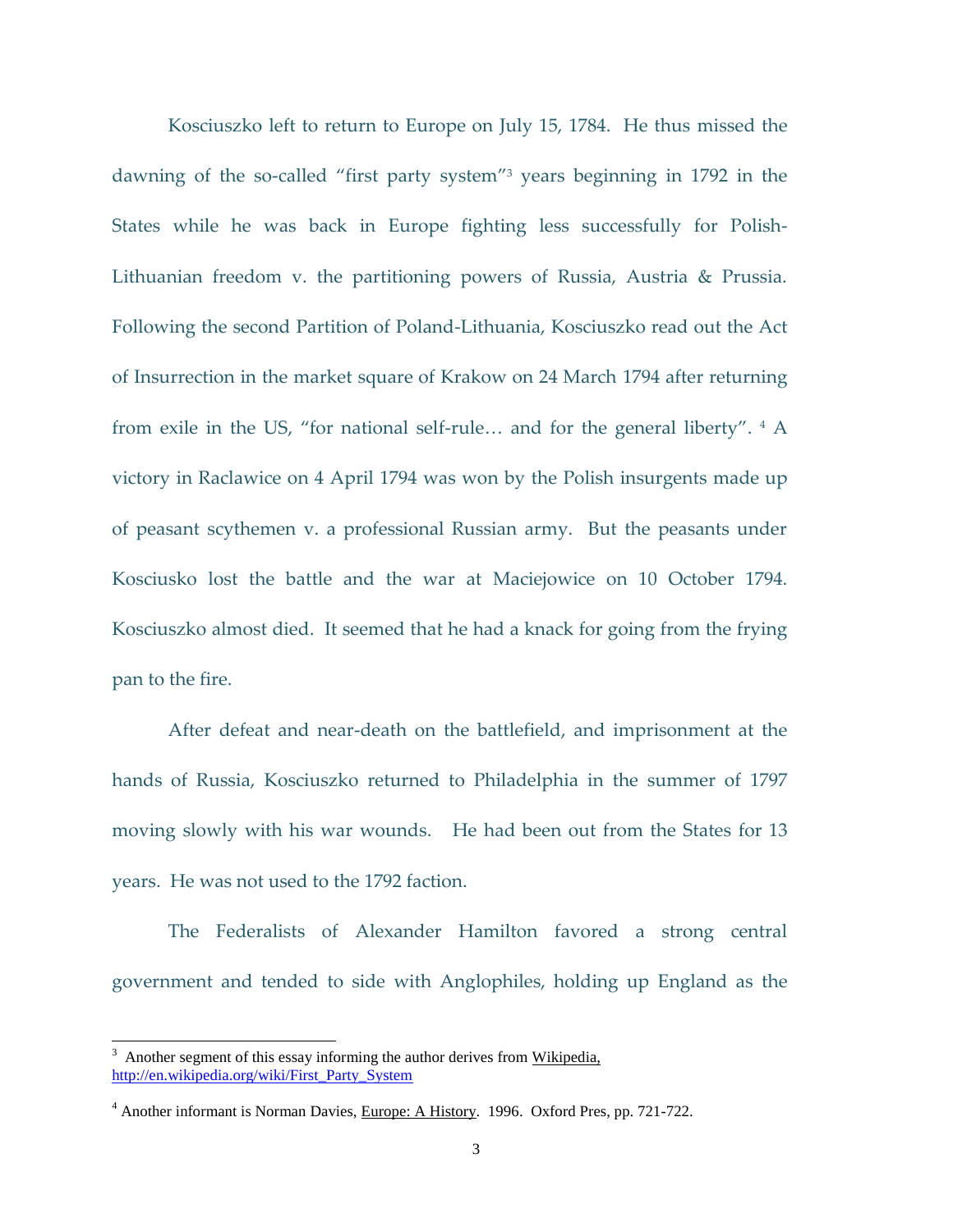political model to emulate. The Republicans of Thomas Jefferson favored decentralized states' rights and tended to side with Francophiles, citing decentralized France as the preferred governing model.

Kosciuszko, 51, and new to this US fractionalization after the absence of over a dozen years, returned to side with the division of his known ally: Jefferson. Viewing the Federalists as elitist and aristocratic, Kosciuszko refused to meet with the new Federalist President John Adams, who had requested an audience. Rather Kosciuszko sent as his emissary, Julian Urstyn Niemcewicz. Had Kosciuszko banked on modern US currency he would have spent a ten dollar bill [\$10.00 = Hamilton] but gained a two dollar bill [\$2.00 = Jefferson], for a net loss of eight (8) bucks.

Meanwhile, Henry Clay was now twenty years old, having moved to Kentucky soon after it had become the 15<sup>th</sup> state on 1 June 1792, formed from what was Virginia. Clay<sup>5</sup> began his legal career in the prosperous town of Lexington after having passed the bar in both Virginia & Kentucky. He soon became well-known for his successful defense in several murder trials. But what is remarkable is that both "young-Counselor Clay" & "long-in-the tooth

 $5$  Yet a fifth segment of this essay informing the author derives from Wikipedia, [http://en.wikipedia.org/wiki/Henry\\_Clay](http://en.wikipedia.org/wiki/Henry_Clay)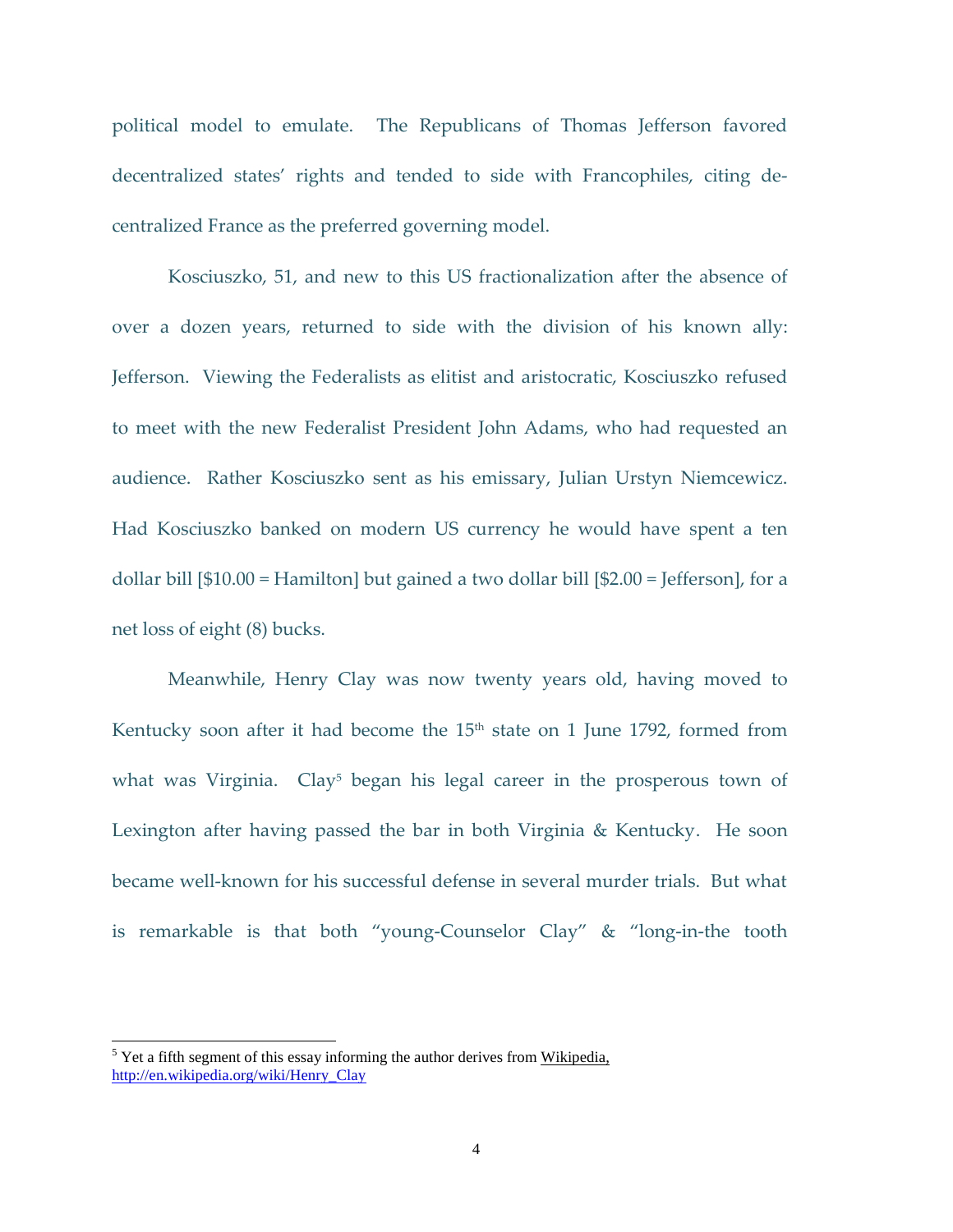Kosciusko", from Lexington to Philadelphia, over 400 miles apart by road, shared two major political commonalities.

Both Clay & Kosciuszko were more allied with the Republican fraction of Jefferson, which should come as little surprise. Kentucky was a Jeffersonian republic, with many French influences [Louisville is named after the French King Louis XVI, whom Jefferson knew as Ambassador to France; Louisville is located in Jefferson County, the largest county in Kentucky<sup>6</sup>]. Clay & his fellow Kentuckians had little need for policies of Hamilton, not dissimilar to Kosciuszko, as demonstrated.

What is perhaps more surprising is that both Clay & Kosciuszko in 1797-78 were opposed to slavery. Since Kentucky had relatively few slaves, Clay had calculated that the gradual abolishment of slavery would not create severe economic hardship. He wrote under the pen-name, *Scaevola***,** a republican of ancient Rome, advocating for the gradual abolition of slavery in Kentucky, published in John Bradford's Kentucky Gazette. While not considered a great emancipator, in contradiction to his personal choices [Charlotte Dupuy's 1829 freedom suit against Henry Clay was the only reason she was released from him, a legal challenge to slavery which preceded the more famous [Dred Scott](http://en.wikipedia.org/wiki/Dred_Scott) case by

<sup>&</sup>lt;sup>6</sup>Another sextet of this essay is informed by Michael Barone, editor, Almanac of American Politics, National Journal, 2008-12 editions.